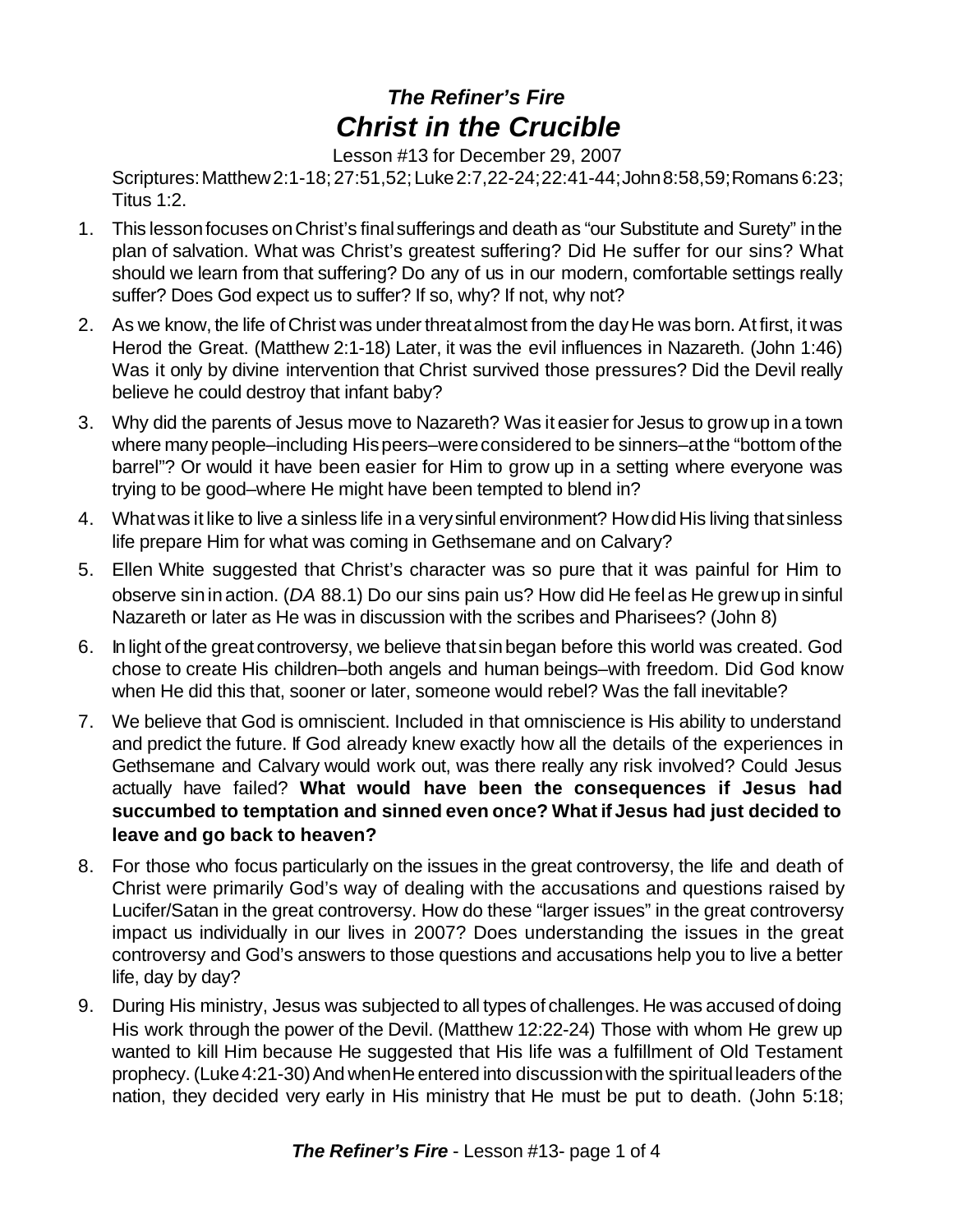8:58,59) Have any of us beenin a setting where our life was threatened? Whatwould it be like to have a nationwide manhunt for you?

- 10. Read Matthew23:37. Jesus desperatelywantedto reachout and touchthe lives of His Jewish "children." But they were determined to reject Him and kill Him, if possible. What would it be like to have those you desperately love want to kill you? Read how God felt about being rejected. (Hosea 11:8,9)
- 11. Will we ever be called to go through the kind of experiences that Jesus went through? What would the Devil do to us today if he had free reign? Are we preparing our lives–by careful Bible study, prayer, and active Christian witnessing–to face such times in the future?
- 12. Look once again at the story of Jesus in Gethsemane. (Matthew 26:39; Mark 14:33-36; Luke 22:41-44;*Desire ofAges*686)Thedisciples could see thatJesus was undergoing some kind of experience that they did not understand. What did they think as they heard the words of Jesus in the garden?
- 13. The Father and the Sonboth knewwhatwas coming onthat final weekend. What did They do to prepare Themselves?

In those dreadful hours **He had relied upon the evidence of His Father's acceptance heretofore given Him.** He was acquainted with the character of His Father; He understood His justice, His mercy, and His great love. By faith He rested in Him whom it had ever been His joy to obey. And as in submission He committed Himself to God, the sense of the loss of His Father's favor was withdrawn. **By faith, Christ was victor.** {*DA* 756.3}

Did His divinity make His struggle easier or more difficult? What can we learn from His experiences that should help us to prepare for what is coming?

14. It is difficult for us to imagine the physical pain that Christ went through from Gethsemane to Calvary. We cannot imagine that kind of pain. But, going way beyond that was the suffering that He experienced! Ellen White suggested that His physical pain was hardly felt:

> All His life Christ had been publishing to a fallen world the good news of the Father's mercy and pardoning love. Salvation for the chief of sinners was His theme. But now with the terrible weight of guilt He bears, He cannot see the Father's reconciling face. **The withdrawal ofthe divine countenance from the Saviour in this hour of supreme anguish pierced His heart with a sorrow that can never be fully understood by man. So great was this agony that His physical pain was hardly felt.** {*DA* 753.1}

- 15. What evidence is there that more than human events were taking place in Gethsemane and at Calvary? How do we explain the earthquake, the darkness, and the "curtain torn from top to bottom"? Is there any possible "natural" explanation for those events?
- 16. Christ suffered incredibly. It was more than human suffering! When He recognized the implications and the results of His struggle *for the entire universe*, it must have been overwhelming. At the same time, we must recognize the Devil's desperate struggle because he knew that if Christ succeeded, he was eternally doomed. During those desperate hours, what was Satan trying to accomplish?
- 17. Ellen White wrote a great deal about our "Substitute and Surety." Whatdo we meanwhenwe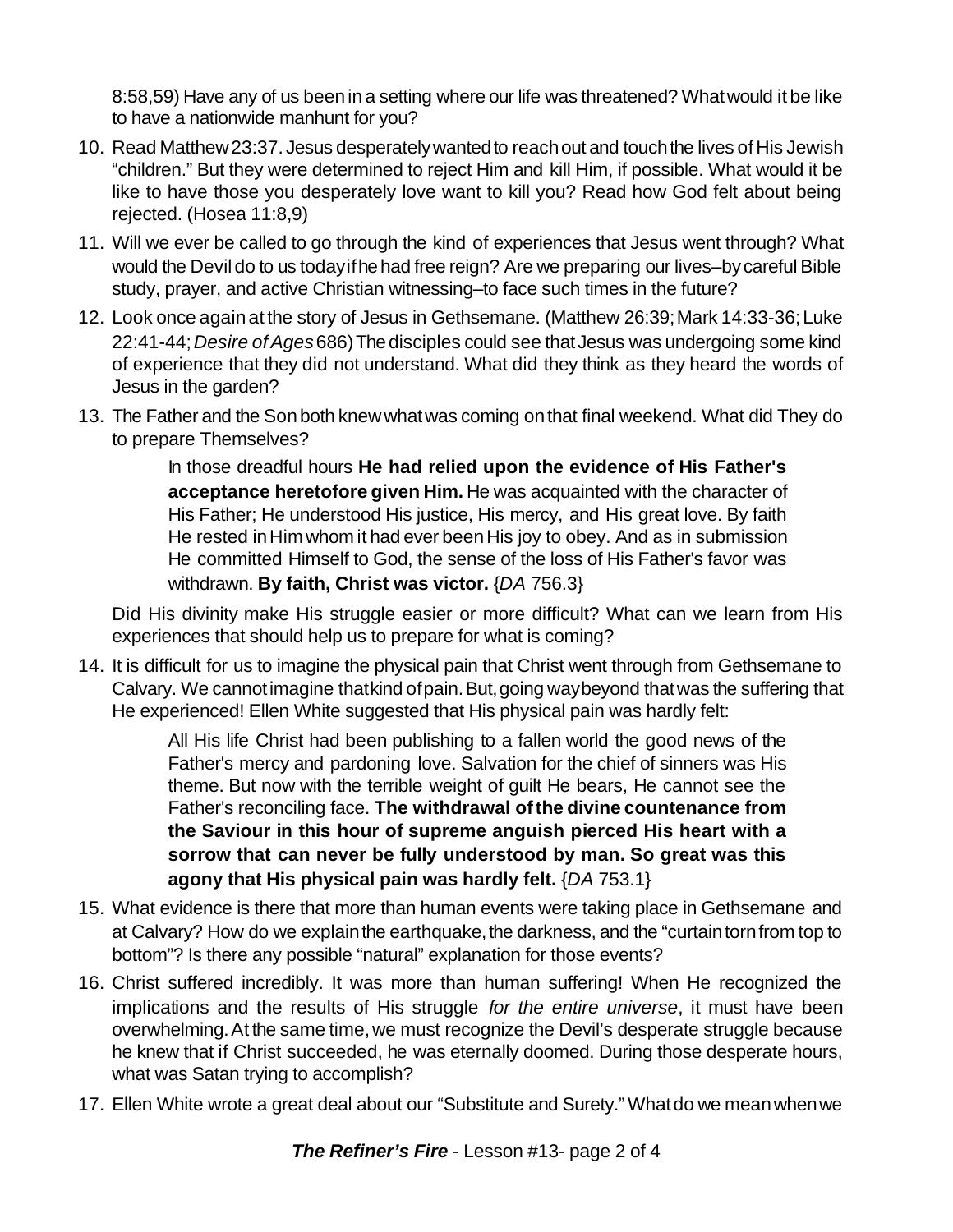say that Christ was the great "Substitute"? Read Isaiah 53:4. "But he endured the suffering that should have been ours, the pain that we should have born. All the while we thought that his suffering was punishment sent by God." (*GNB*) How do you understand those words? What do we mean when we say that Christ "earned the right to our salvation"?

- 18. Read 1 Peter 2:21-24. What does it mean to say, "Christ himself carried our sins in his body to the cross, so that we might die to sinand live for righteousness. It is by his wounds that you have been healed." (v. 24, *GNB*) This is what Christian scholars have called "mystical language." Is there a sense in which we, together with Christ, died on Calvary? Is there a sense in which our sins were somehow placed "on" Him? Cansins be transferred? Is it possible to make Jesus "guilty" for our sins? Did Jesus ever feel guilty?
- 19. What does it mean to cast our burden upon the Lord? (Psalm 55:22) Are those sins?
- 20. The *Adult Sabbath School Bible Study Guide* concludes:

According to Scripture, God's wrath against sin, our sin, was poured out upon Jesus. Jesus on the cross suffered not [only] sinful humanity's unjust wrath but a righteous God's righteous indignationagainst sin, the sins of the whole world. As such, Jesus suffered something deeper, darker, and more painful than any human being could ever know or experience. (Wednesday, December 26, 2007) ([...] supplied)

- 21. Can we explain those words in ordinary human terms? What do we mean when we say that God's wrath was "poured out on Him"? As recorded in Matthew 27:46, what did He cry? (Compare Romans 1:18,24,26,28; 4:25)
- 22. Do you agree with these words from the *Adult Sabbath School Bible Study Guide*:

Whatever our sufferings here, thanks to Jesus, thanks to His bearing in Himself the punishment of our sin, thanks to the great provision of the gospel—that throughfaith we can stand perfect in Jesus right now—we have the promise of eternal life. (Thursday, December 27, 2007)

- 23. On the same page, we are told that Christ suffered not only personally but also "corporately" for us all. What does that mean?
- 24. "All the suffering which is the result of sin was poured into the bosom of the sinless Son of God."–Ellen G. White, *Selected Messages*, book 3, page 129.
- 25. Read *Desire of Ages* pages 690, 693. Christ made the decision that *no matter what the consequences to Himself since He could not see through the portals of the tomb*, He would give up His eternal existence for our sakes. Did He know for sure that we could be saved because of His sacrifice? By the time He gave that cry, "It is finished," did He recognize that the Father had accepted His sacrifice? (See #14 above)
- 26. Are we prepared to stand alone against the worst that the Devil can throw at us at the end of time? Are we prepared to see our world torn apart and destroyed in the Devil's desperate efforts to destroy God's people?
- 27. Do we have enough confidence in God's ability to save us despite the Devil's efforts so that we can "stand tall" and "speak the truth" about God–even in those desperate times?

© 2007 Kenneth Hart M. D. *Permission is hereby granted for any noncommercial use of these materials.* Free distribution is encouraged. It is our goal to see them spread as widely and freely as possible. If you